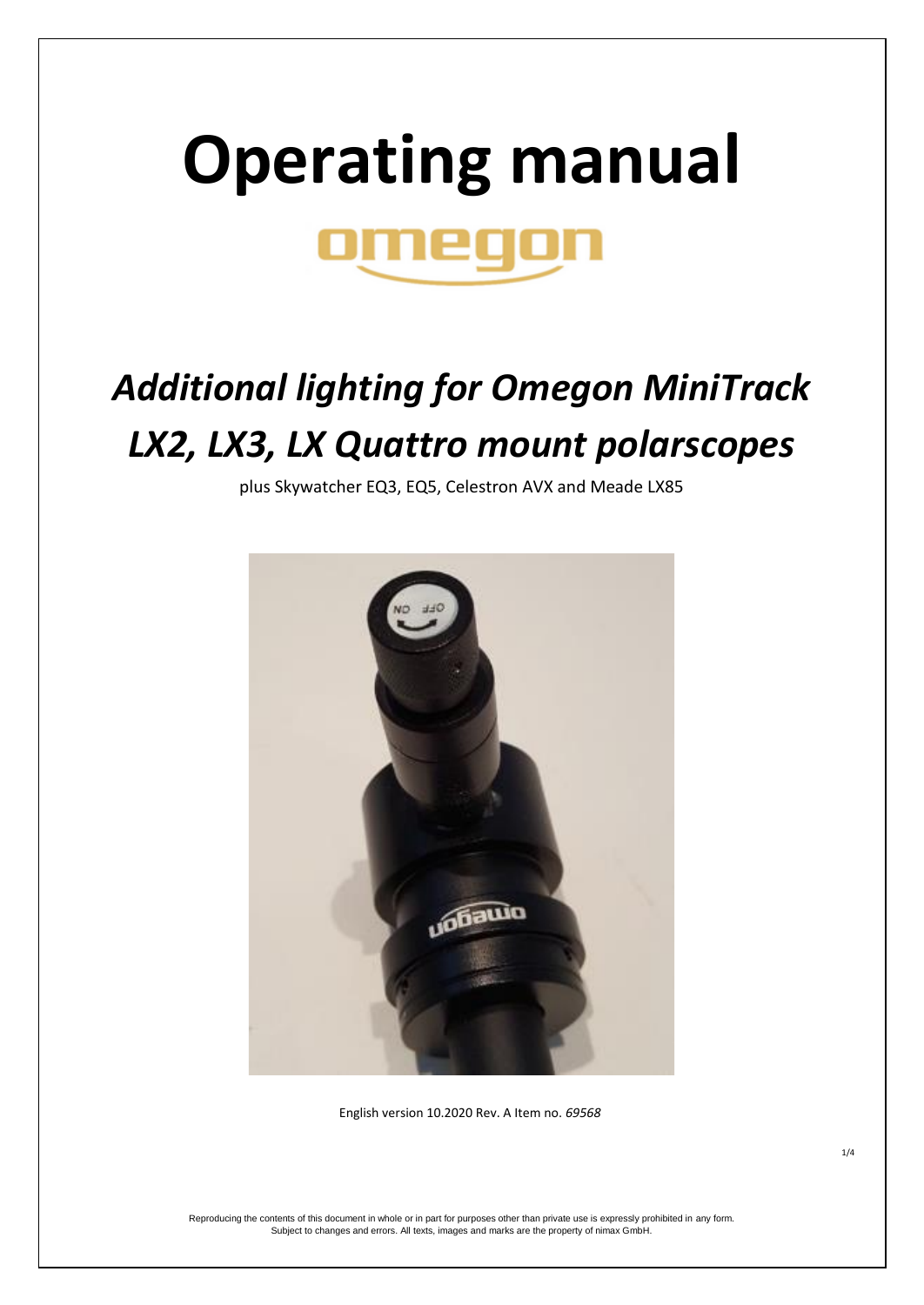Thank you for choosing our additional lighting for the Omegon polarscope. Please read this manual carefully so that you can carry out the relatively simple steps without errors.

The additional lighting brightens up the light output of your polarscope, which means that you can see the black image of the viewfinder even in pitch black nights. It consists of a dimmable red LED light which is projected via light conductors into the centre of the beam path. The best thing about this additional light is that it can be used on the Skywatcher EQ3-2, EQ5, Celestron AVX (without O-ring), as well as on the Meade LX85 mounts. It is therefore a unique, multi-purpose device.

## 1. **Application – Operation with Omegon MiniTrack.**

Fig.1

The Omegon polarscope additional lighting can be connected to the EQ-500 polarscope, or any other comparable polarscope (⌀ 17.5mm).



To do this, the polarscope must be inserted at the rear end, i.e. the area with the three grub screws. Before doing this, make sure that the grub screws do not protrude into the socket of the additional lighting device. Then tighten the grub screws very slightly without exerting pressure, as this is perfectly sufficient to ensure a secure grip.



Reproducing the contents of this document in whole or in part for purposes other than private use is expressly prohibited in any form. Subject to changes and errors. All texts, images and marks are the property of nimax GmbH.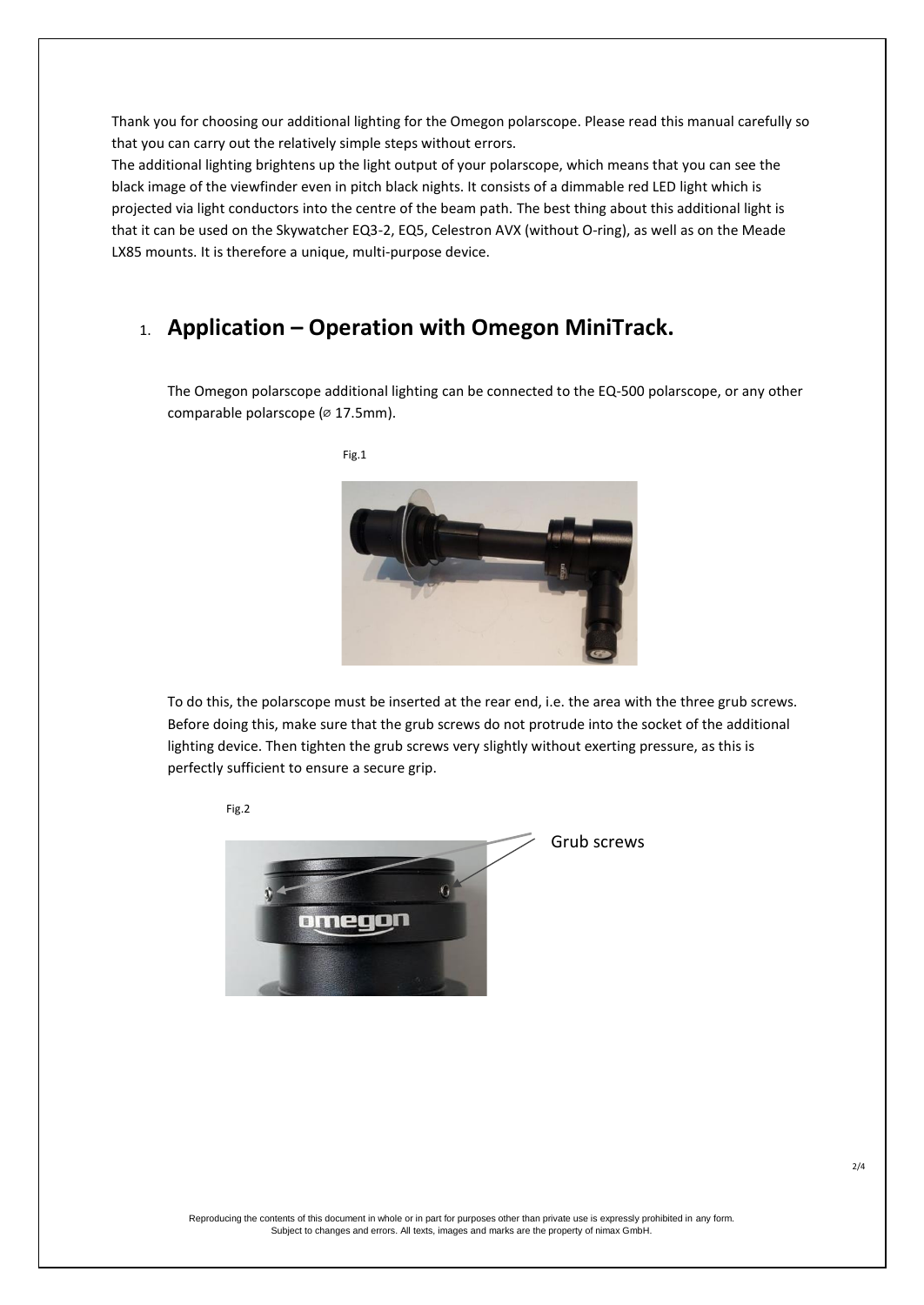The Omegon MiniTrack LX2, LX3 and LX Quattro mount can be aligned much more precisely with it. It is important to have the EQ-500 polarscope – or any other comparable polarscope with a shaft diameter of 17.5mm. The MiniTrack LX adapter, which must be purchased along with the LX2, is also necessary. (see: recommended accessories)



This adapter is fitted instead of the plastic tube supplied with the LX2. (Manual attached)



Adapter position LX2



 The dimmable lamp included in the scope of delivery must be equipped with two LR48 or AG5 button cell batteries.



After inserting the batteries, screw the dimmable lamp onto the base of the additional lighting:

Reproducing the contents of this document in whole or in part for purposes other than private use is expressly prohibited in any form. Subject to changes and errors. All texts, images and marks are the property of nimax GmbH.